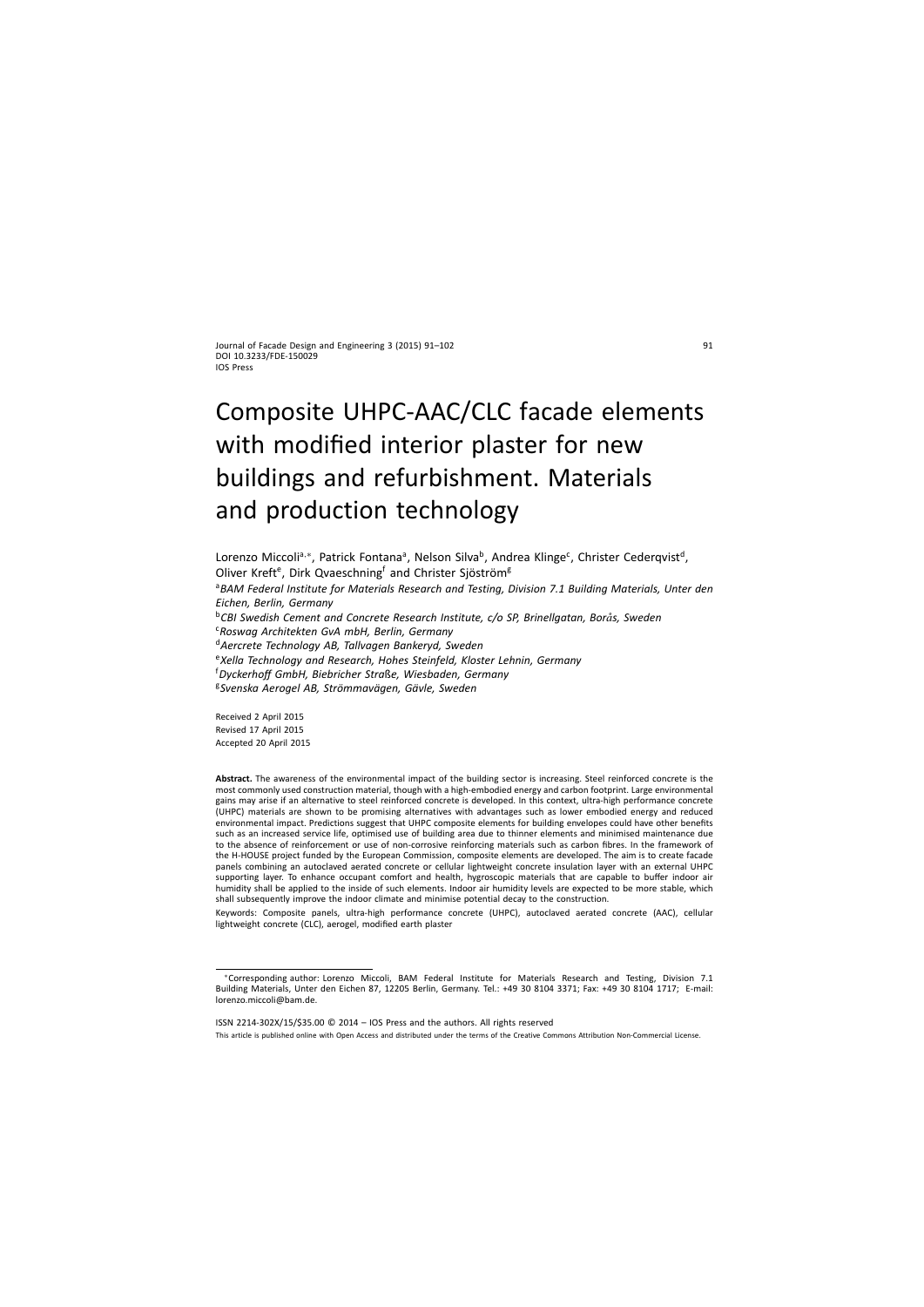## **1. Introduction**

The purpose of an adequate building envelope is protection against moisture ingress, heat loss in winter, excessive heating in summer and noise. Components for the interior should be able to buffer heat and humidity peaks and prevent pollutants and noise. Solutions for both components for building envelope and components for the interior have to be durable, energy-efficient and affordable. In this framework the development of prototype facade elements comprising hygrothermally treated ultra-high performance concrete (UHPC) in combination with autoclaved aerated concrete (AAC) or cellular lightweight concrete (CLC) are presented. To improve the indoor environment quality with regards to balanced indoor air humidity levels, an earth plaster modified with aerogel, demonstrating an increased moisture buffer, was developed. UHPC exhibits extreme high strength and excellent chemical durability. The exceptional properties of UHPC are the result of a high packing density based on an optimised particle size distribution and significant reduction of water in the cement paste compared to ordinary concrete (Larrard & Sedran, 1994). The workability of UHPC is adjusted by adding highly efficient plasticisers, obtaining mixes capable to flow or even with self-compacting properties. The very high density of the material is of course beneficial to its durability. Numerous studies showed that due to the limited adsorption of moisture and negligible moisture transport the resistance of UHPC against any kind of deterioration mechanism is drastically increased compared to normal concrete. In the case of building envelopes the excellent resistance against freeze-thaw attack and penetration of chloride ions in marine environments is a particular advantage (Ahlborn et al., 2008; Thomas et al., 2012; Piérard et al., 2012). UHPC was already applied successfully to building constructions, such as lightweight roof constructions, facade elements (Acker & Behloul, 2004; Behloul & Batoz, 2008; Rebentrost & Wight, 2008a; Szolyd, 2014) and protection panels (Rebentrost & Wight, 2008b). In this study, lightweight AAC with a dry density between 100 to 115 kg/ $m<sup>3</sup>$  was employed. This material provides a low thermal conductivity in combination with mechanical properties adequate for the use as insulation layer in composite elements (ETA, 2011).

The use of CLC in residential building applications has been limited, so far, to social housing projects where a large number of units needs to be constructed in a short period; at densities of around  $600 \text{ kg/m}^3$  CLC constitutes an affordable and sustainable alternative providing both structural and insulation characteristics. In this study the typology of a half-panel element was developed. The typology is non-load bearing and it was conceived to be used for new buildings and for renovation of existing buildings. Small-scale half elements were developed to assess the feasibility of the production technology process.

## **2. Facade element components**

The general idea is to realise the external UHPC shell as a box-shaped element (Fig. 1). Due to the support from the edges of the box no shear forces are generated in the UHPC-AAC/CLC interface during transport and service life. Thus, no additional connectors are necessary, provided that the bond between UHPC and AAC/CLC is sufficiently high to prevent from detachment of the layers when the composite element is tilted after demoulding and during transport. Moreover, the edges are forming a frame and improve the stiffness of the box-shaped element, allowing the decrease of the thickness of the exterior UHPC layer. In the corners, the cross section of the frame is broadened to include the assemblies for anchoring and transport/mounting. Figure 2 and Table 1 give an overview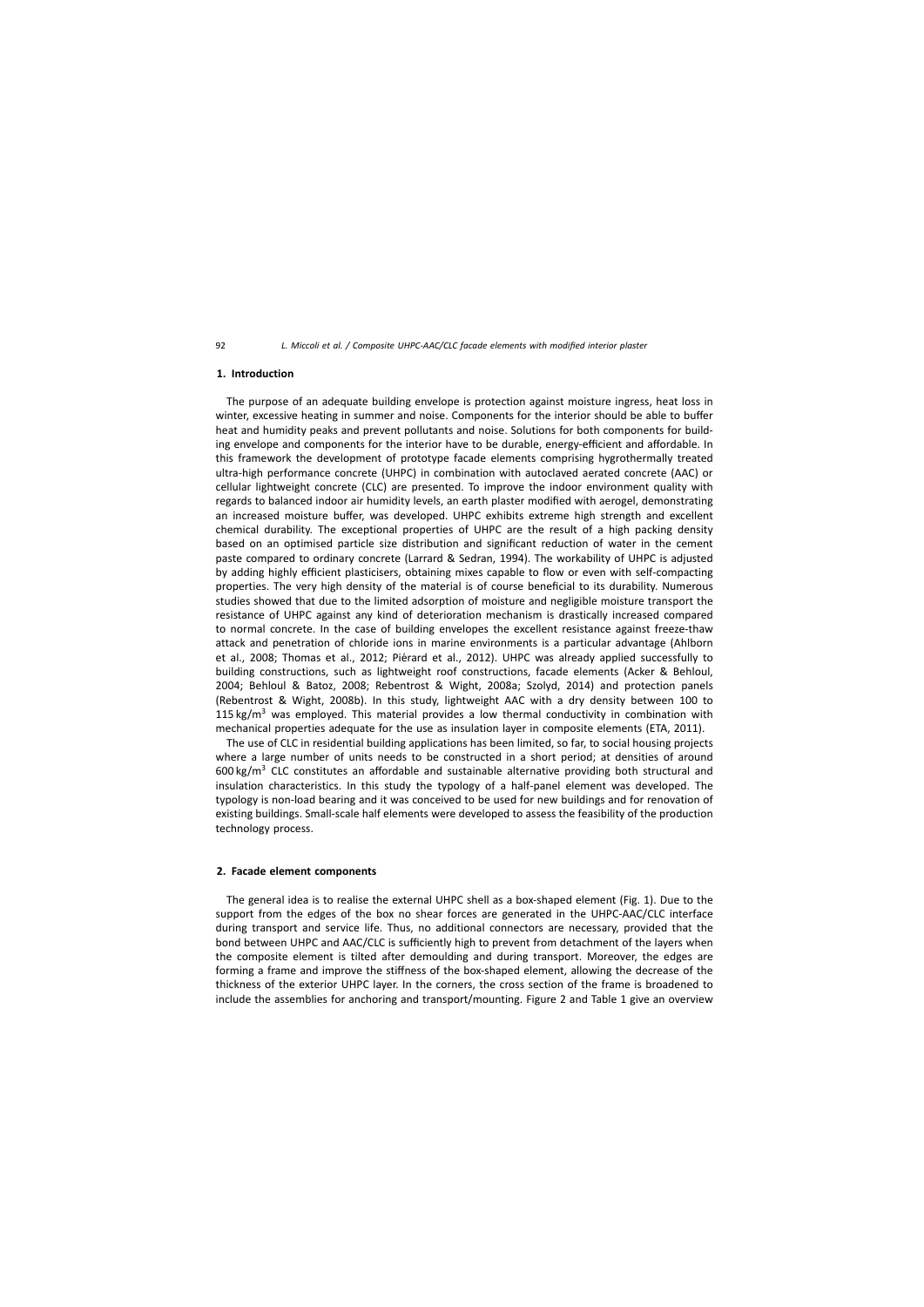*L. Miccoli et al. / Composite UHPC-AAC/CLC facade elements with modified interior plaster* 93



Fig. 1. Examples of the UHPC fibre-reinforced cladding in a curtain wall (Szolyd, 2014).



Fig. 2. Half panel, non-load bearing:  $5 \text{ m} \times 3 \text{ m}$ . (a) Axonometric view; (b) vertical section (mid of the panel); (c) lateral view.

of the geometry of the panels. The design was based on load assumptions required by Eurocode 2 (EN 1992-1-1, 2004). In particular a wind speed of 44 m/s equivalent to a wind load of 1.66 kN/m<sup>2</sup> was considered.

# *2.1. UHPC*

Due to the extraordinary high strength and the high density of UHPC, it is possible to produce very thin and durable facade elements. The use of UHPC for light-weight elements would reduce the environmental impact in relation to manufacturing, transport and installation processes.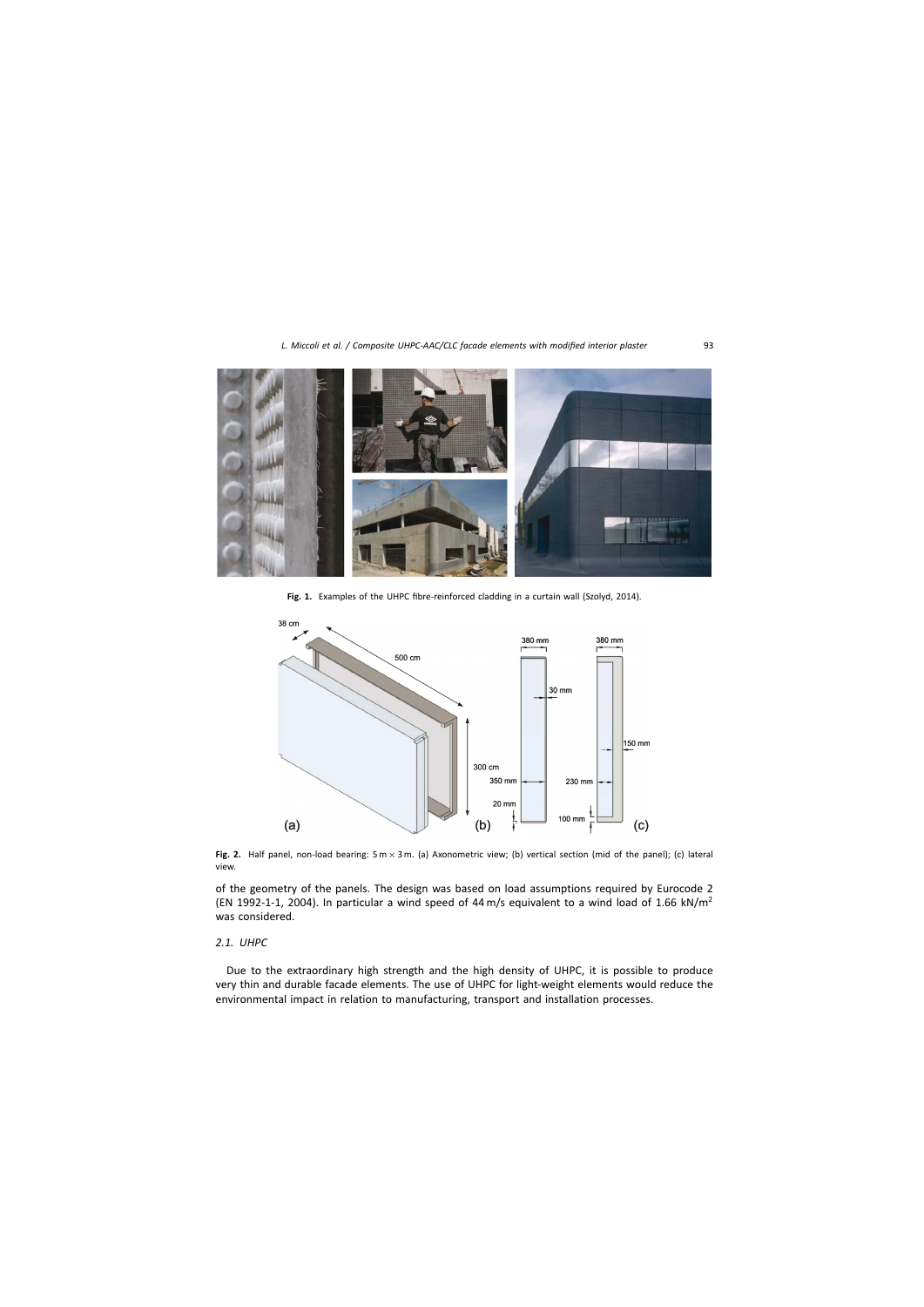|            | Geometrical parameters of half panels |                                   |                                     |                         |                      |                                |  |
|------------|---------------------------------------|-----------------------------------|-------------------------------------|-------------------------|----------------------|--------------------------------|--|
| Insulation | L × H<br>(m <sup>2</sup> )            | UHPC ext. layer<br>thickness (mm) | <b>Insulation</b><br>thickness (mm) | Total<br>thickness (mm) | Total<br>weight (kg) | Weight<br>(kg/m <sup>2</sup> ) |  |
| AAC        | $5 \times 3$                          | 30                                | 350                                 | 380                     | 1880                 | 125                            |  |
| <b>CLC</b> | $5 \times 3$                          | 30                                | 350                                 | 380                     | 2340                 | 156                            |  |

| Table 1                               |
|---------------------------------------|
| Geometrical parameters of half panels |

| Table 2<br>Composition of UHPC mixtures and obtained density |                                    |      |                  |       |             |  |
|--------------------------------------------------------------|------------------------------------|------|------------------|-------|-------------|--|
| Material                                                     | Nanodur <sup>®</sup> Compound 5941 | Sand | Superplasticiser | Water | Dry density |  |
| (kg/m <sup>3</sup> )                                         | 1050                               | 1150 | 17.9             | 178.5 | 2440        |  |

**Table 2**

The UHPC adopted is based on Dyckerhoff Nanodur® technology. Nanodur compound contains ultrafine components (Portland cement, blast furnace slag, quartz, synthetic silica) smaller than 250  $\mu$ m that are dry mixed intensively. In this way the homogeneity and dense packing of the particles is reliably achieved and the wet mixing process of the UHPC with a standard concrete mixer is simplified significantly (Table 2). Nanodur cement is a CEM II B-S 52.5R according to the standards (EN 197–1, 2011).

Further reduction of embodied energy was achieved by replacement of Portland cement with less energy intensive types of cement or supplementary cementitious materials (SCM) originating also from industrial residuals. In order to increase the performance of UHPC, hydrothermal curing (autoclaving) is applied, a technique used for the industrial production of AAC elements.

Solutions are referred to minimum compressive strength of  $100 \text{ N/mm}^2$  for non-load bearing applications and high quality of the formed UHPC surface.

With screening tests three superplasticizers were identified for optimum workability of the fresh UHPC. Shrinkage of the UHPC was identified as potential problem with regard to bond behaviour and large sizes of composite elements. With the use of a shrinkage-reducing admixture promising results were obtained.

# *2.2. Insulation materials*

## *2.2.1. AAC*

The material structure of AAC is characterised by a solid skeleton and aeration pores being formed during the aluminum-driven expansion of the slurry. The solid skeleton consists of hydrothermally synthesized crystalline calcium-silicate-hydrates (thereof mainly tobermorite) and, moreover, minor contributions of unreacted sand. The foam-like structure of AAC, with its solid skeleton acting as partitioning walls between the aeration pores (Alexanderson, 1979), leads to an optimum correlation between weight and compressive strength. Millions of aeration pores lead to a low thermal conductivity making AAC a highly thermal insulating building material.

Thermal conductivity depends on temperature, density, structure and chemical nature of the material. In AAC, it is largely a function of density and moisture content (Narayanan & Ramamurthy, 2000; Oel, 1980; Lippe, 1986).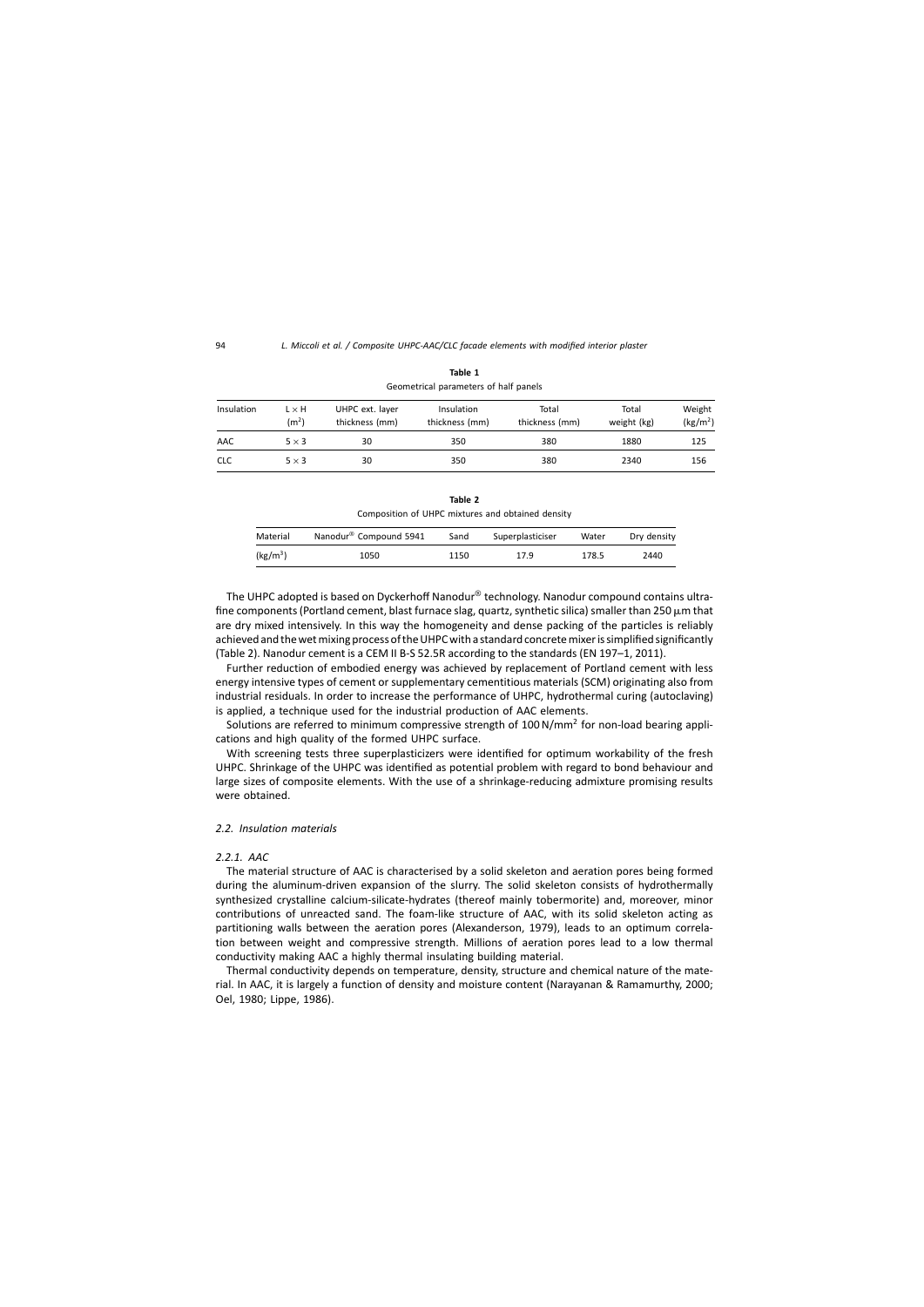

**Fig. 3.** Correlation between AAC dry density and: thermal conductivity (a); compressive strength (b).

**Table 3** AAC. Range of mix proportions tested and obtained densities

| Material Cement |  |                                  | Sand Quick lime Anhydrite/Gypsum Mineral aggregate Aluminium* Dry density |         |         |        |
|-----------------|--|----------------------------------|---------------------------------------------------------------------------|---------|---------|--------|
|                 |  | $(kg/m3)$ 250-500 250-400 50-250 | $30 - 70$                                                                 | 100-200 | $5 - 8$ | 85-115 |

<sup>∗</sup>used as porosing agent/blowing agent.

For this reason, improvements of the thermal performance of AAC had been mainly achieved by reducing the dry density (Fig. 3a). Although the strength of the remaining solid skeleton could be steadily improved in the last decades, decreasing the dry density by trend leads to losses in the compressive strength (Fig. 3b). In other words, the material properties of AAC always represent a compromise of mechanical and thermal properties. In case of a certain minimum mechanical requirement, options for reducing the thermal conductivity are limited. For AAC, the lowest range of lambda-values (declared thermal conductivities = 42 to 47 mW/(m·K) (ETA, 2011; EN ISO 10456, 2010) was accomplished at dry densities between 85 and 115 kg/ $m<sup>3</sup>$ . Due to its extremely low mass, such light-weight AAC is a pure insulation material without any load bearing capacity (see Table 3). The difference is only the dry density, being achieved by altering the amount of aluminum (the more aluminum the lower the dry density).

## *2.2.2. CLC*

In order to be used as a high performance insulation material, very low density CLC must be developed; the goal is to achieve a thermal conductivity of 30–35 mW/(m·K) at a density around 150 kg/m<sup>3</sup>. Given the high volume of foam, the main challenge is to guarantee that the cementitious matrix sets fast enough to sustain the porous structure without collapse of the foam. For this purpose, calcium aluminate cement was chosen as binder, which sets much faster when compared to Portland cement. Table 4 lists the range of mix compositions tested and respective target and obtained densities. Initial tests had as objective to evaluate the compressive strength and thermal conductivity of a series of samples to be used as a benchmark for further development.

The results in Fig. 4a show that, at low densities, very low values of compressive strength are obtained; in addition, the scatter is also large. This is typical for CLC in which the mechanical properties are very much dependent on the homogeneity of the air void distribution.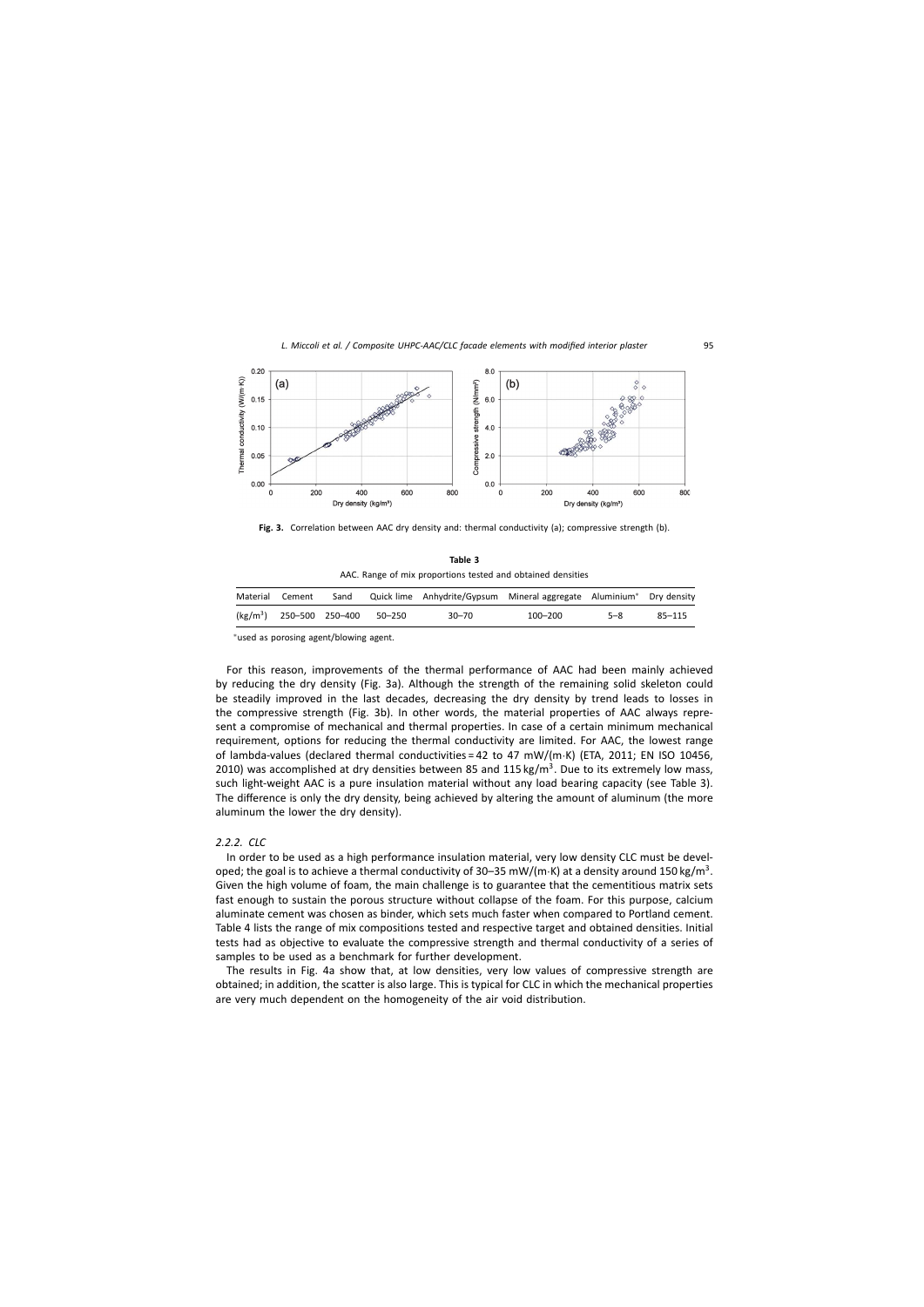

**Fig. 4.** Correlation between CLC dry density and: thermal conductivity (a); compressive strength (b).

**Table 4**

| CLC. Range of mix proportions tested and obtained densities |                                                    |        |           |              |           |         |         |         |
|-------------------------------------------------------------|----------------------------------------------------|--------|-----------|--------------|-----------|---------|---------|---------|
| Material                                                    | Cement                                             | Sand   | <b>SP</b> | w/c          | $V_F$ (I) |         | Density |         |
|                                                             |                                                    |        |           |              |           | Target  | Wet     | Drv     |
| (kg/m <sup>3</sup> )                                        | 72–303                                             | 76–258 | 0.4–1.8   | $0.25 - 0.5$ | 737–952   | 155–637 | 165-958 | 175–734 |
|                                                             | SP sunernlasticizer: V <sub>5</sub> volume of foam |        |           |              |           |         |         |         |

sticizer; V $_{\rm F}$ , volume of foam.

The results from thermal conductivity measurements (Fig. 4b) are quite promising; at a density about 300 kg/m<sup>3</sup>, the  $\lambda$ -value is around 70 mW/(m·K). Given the good linear correlation with density, a  $\lambda$ -value below 45 mW/(m·K) can be expected for the target density of the research.

## *2.3. Modified earth plaster*

To increase the moisture buffer capacity of clay minerals, earth plasters will be modified with aerogels. Due to the highly porous structure of the aerogels, it is important to optimise the water addition to maintain workability of the material mixture and to reduce drying shrinkage. Aerogels were therefore customised with regards to their size, porous structure as well as their densities. Furthermore, fibres were added to certain material mixtures, which increase the allowance for drying shrinkage of the base material. Different mixing methodologies have also been applied and evaluated.

Two different types of Quartzene® were used in the form of granules (GI) or powder (PI), denoted CMS and ND. CMS is composed of hydrated calcium magnesium silicate, whereas the other one consists of pure hydrated silicon dioxide (ND). Five different earth plasters were used: earth plaster - base coat (EPB), earth plaster - mineral 16 (M16), earth plaster - rough - final coat (EPRF), earth plaster - rough - final coat - fine (EPRF fine) and earth plaster - fine - final coat (EPFF).

Results demonstrate a very large scatter with regards to drying shrinkage (Table 5).

Although it was aimed to keep the water addition low, some material mixtures demonstrated an inacceptable level of shrinkage. Through the incorporation of fibres, shrinkage values could be significantly improved. In addition to drying shrinkage, strength properties of the developed materials have been conducted to verify an acceptable material performance with regards to fitness for purpose (Table 5).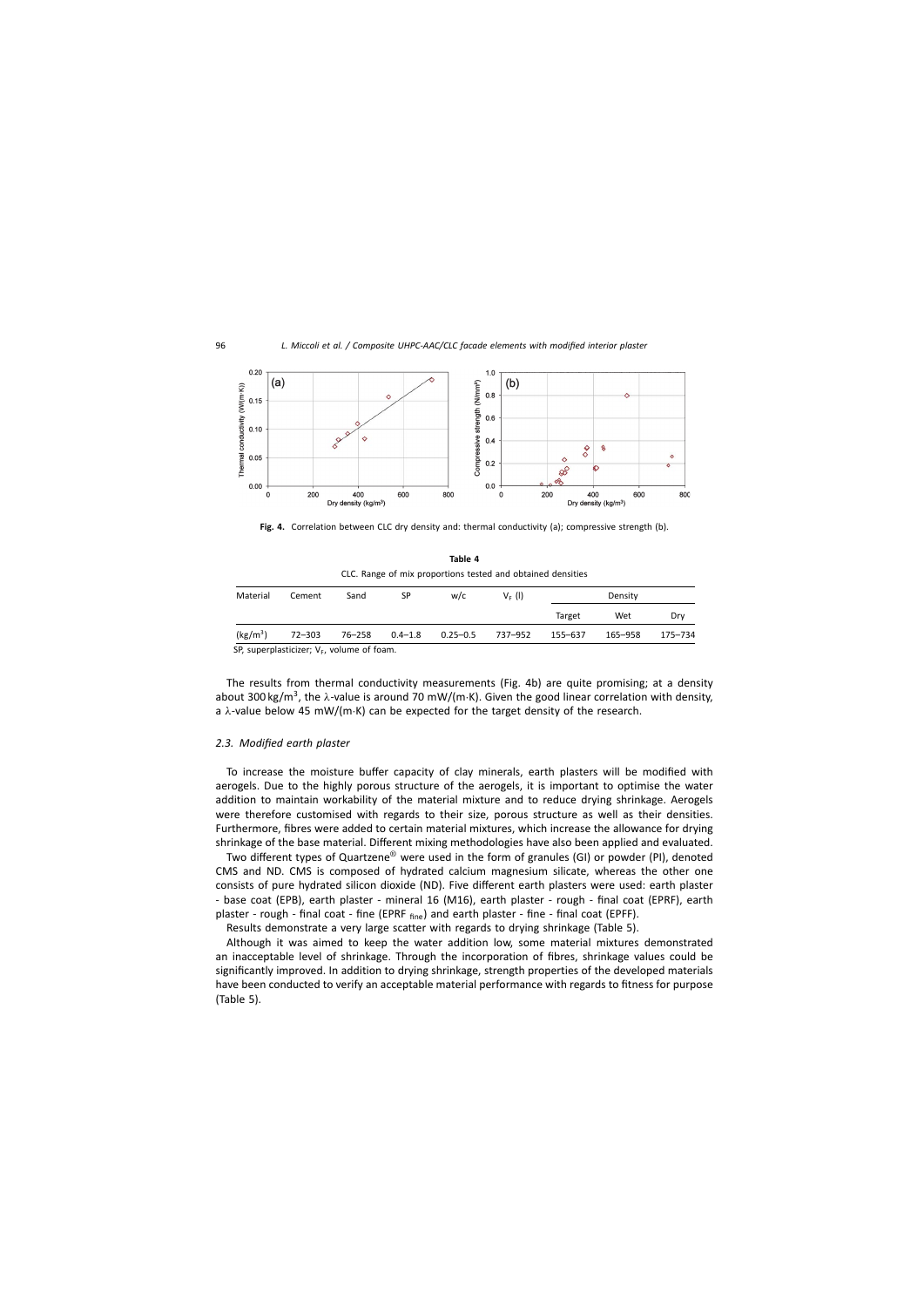| Material<br>mixture            | Shrinkage (%)      | Water<br>addition (%)        | <b>Fibres</b> | Density<br>(kg/m <sup>3</sup> ) | Flexural<br>strength $(N/mm2)$ | Compressive<br>strength $(N/mm2)$ |
|--------------------------------|--------------------|------------------------------|---------------|---------------------------------|--------------------------------|-----------------------------------|
| <b>DIN 18947</b>               | min. $2^a/3^b/4^c$ | According to<br>manufacturer |               | min 0.9<br>max 2.2              | min 0.7                        | min 1.5                           |
| $ND_G$ $< 0.5$ /EPB            | 2.3 <sup>a</sup>   | 25                           | straw         | 1.60                            | 0.3                            | $\mathbf{1}$                      |
| <b>ND_GI 0.5/M16</b>           | 5.6                | 23                           |               | 1.45                            | n/a                            | n/a                               |
| ND_PI /EPB                     | 1.7 <sup>b</sup>   | 27                           | straw         | 1.75                            | 0.9                            | 2.5                               |
| <b>ND_PI /M16</b>              | 6.6                | n/a                          |               |                                 |                                |                                   |
| ND_PI/EPRF                     | 2.9 <sup>b</sup>   | 24                           | straw         | 1.79                            | 0.9                            | 2.4                               |
| $ND$ -PI/EPRF $_{\text{fine}}$ | 1.9 <sup>b</sup>   | 26                           | straw         | 1.72                            | 0.6                            | 1.6                               |
| ND_PI/EPFF                     | 3.3 <sup>c</sup>   | 26                           | cellulose     | 1.79                            | 1.3                            | 3.7                               |
| $ND$ -PI/EPFF $_{\text{fine}}$ | 3.6 <sup>c</sup>   | 28                           | cellulose     | 1.75                            | 1.1                            | 3.1                               |
| <b>CMS_GI/EPRF</b>             | 0.8 <sup>c</sup>   | 23                           | straw         | 1.47                            | 0.1                            | 1.4                               |
| $CMS_G$ I/M16                  | $2.4^{b}$          | 25                           | hemp          | 1.37                            | 0.3                            | 1.2                               |
| CMS_PI/EPRF                    | 1.9 <sup>b</sup>   | 25                           | straw         | 1.71                            | 0.4                            | 1.2                               |

| Table 5                                                                                     |  |
|---------------------------------------------------------------------------------------------|--|
| Strength properties and results from drying shrinkage tests for different material mixtures |  |

aupper limit for mineral earth coat. <sup>b</sup>upper limit for earth coat, stabilised with fibres. <sup>c</sup>upper limit for thin earth coat, stabilised with fibres. Inacceptable results marked in grey. n/a = not available.

Although a number of material mixtures have passed all tests, the results demonstrated that the use of aerogel in combination with earth plasters is sensitive to failures. Replicability of tests has proved to be difficult and results from test series show a relatively large scatter, even though sample production and testing were conducted in exactly the same way. In addition, certain tests with different material mixtures provided unexpected and in certain cases contradicting results.

# **3. Energetic and hygrothermal performances**

Following the targets of the European Commission related to the primary energy demand for buildings by  $31^{st}$  December 2020 all new constructions shall be nearly zero-energy buildings (NZEB). In this framework the goal of facade elements here proposed is therefore to achieve or undercut a U-value of 0.15 W/( $m^2$ ·K).

A first assessment of the thermal behaviour of the composites elements was carried out considering the physical and thermal properties reported in Table 6. These properties are expected values that are assumed to be reached with a high certainty. Further improvements are expected with the incorporation of aerogels, in particular for the thermal conductivity. In the current configuration the half panel present a U-value of 0.140 W/( $m^2$ ·K) for AAC and 0.142 W/( $m^2$ ·K) for CLC.

To minimise the energy consumption of a building further, the UHPC concrete composite elements are designed to be highly airtight. It is therefore suggested to apply modified earth plasters to the inside of these panels. The developed earthen plaster materials are expected to demonstrate an increased water vapour adsorption capacity, and are hence able to balance indoor air humidity levels and to provide healthy and comfortable spaces for occupants. Modified earth plasters as well as base materials have been tested with regards to their hygrothermal performance. The moisture buffer capacity of the developed materials was assessed via water vapour adsorption tests according to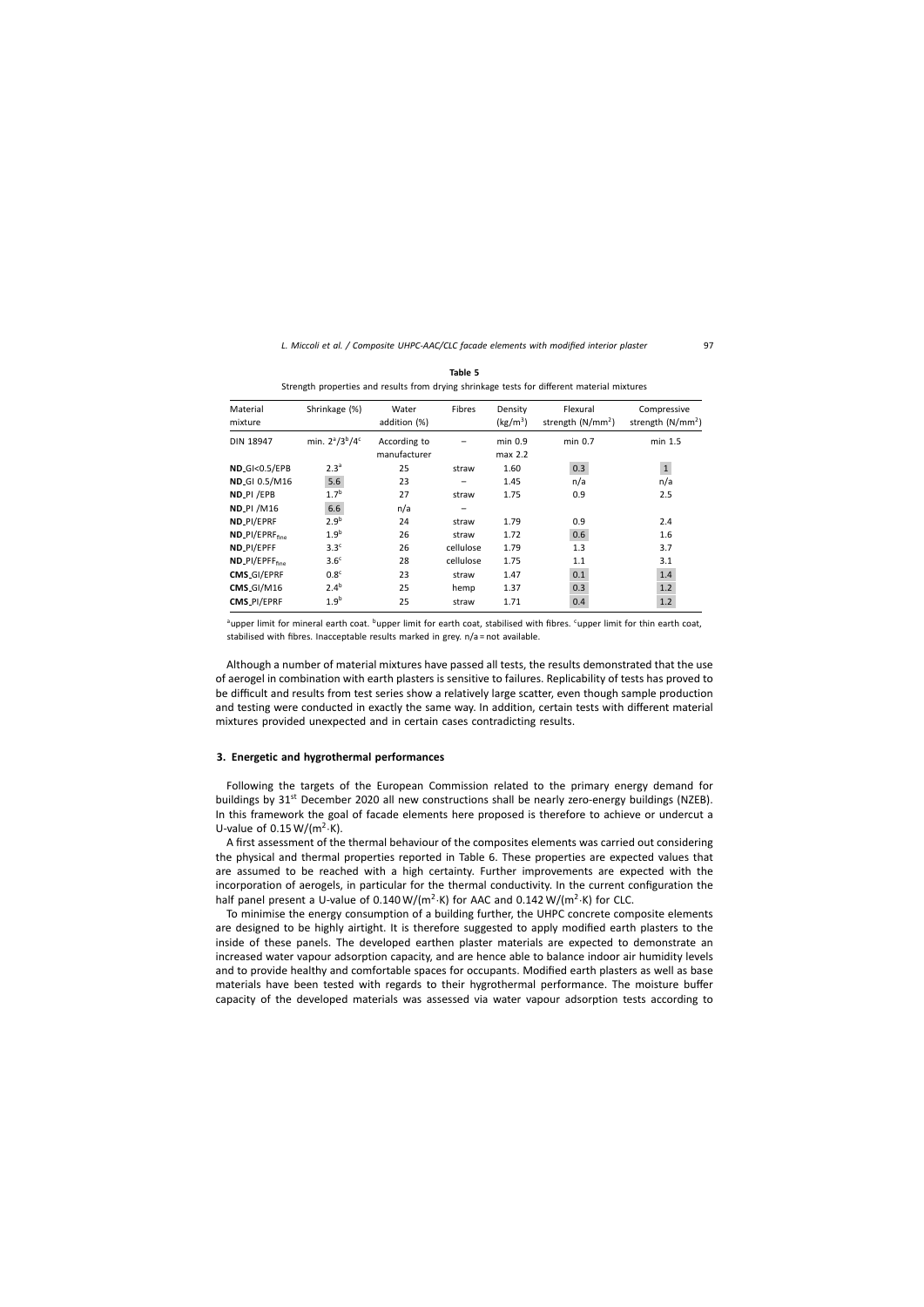| Physical and thermal properties of the materials used |                   |                          |                                         |  |  |
|-------------------------------------------------------|-------------------|--------------------------|-----------------------------------------|--|--|
| Component                                             | <b>Function</b>   | Dry density ( $kg/m^3$ ) | Thermal conductivity $(mW/(m \cdot K))$ |  |  |
| <b>UHPC</b>                                           | Structural        | 2500                     | 1500                                    |  |  |
| AAC                                                   | <b>Insulation</b> | $85 - 95$                | $42*$                                   |  |  |
| <b>CLC</b>                                            | <b>Insulation</b> | 180                      | 45                                      |  |  |

**Table 6** Physical and thermal properties of the materials used

\*Here, the design-value  $\lambda_D$  of 42 mW/(m·K) corresponds to a  $\lambda_{10\text{.div}}$ -value  $\leq$ 39.2 mW/(m·K) 0.



Fig. 5. Results water vapour adsorption test for modified and base earth plasters. Lines WS I, II and III represent water vapour adsorption classes according to the standards (DIN 18947, 2013).

the standards (DIN 18947, 2013). Water vapour adsorption classes for earth plasters, set out in DIN 18947, are incorporated in the results. Findings demonstrate the positive material performance of the developed materials (Fig. 5).

The modified base coat plaster adsorbs nearly 100% more water vapour than the pure material, whereas the modified final earth plaster, applied on top of the modified base coat plaster adsorbs approximately 50% more than the pure earth plaster (after 12 hours). However, it is surprising that the latter material mixture adsorbs 2/3 less than the modified base coat plaster, although both original materials adsorb almost the same amount of water vapour. During the mixing process it has been observed that the aerogel material influenced the formation of the surface. Fine material particles became visible at the sample surface, which seemed to make the surface denser.

# **4. Production technology of composite UHPC-AAC/CLC**

#### *4.1. Manufacturing of UHPC boxes*

The purpose of this section is to present the product technology used for producing UHPC-AAC composite elements. First trials were dedicated to the one-step production of the box-shaped UHPC elements, i.e. the exterior UHPC layer and the upturning edges are cast with a single concrete batch. For this purpose a 'floating body' was adopted. The protection of the floating body against buoying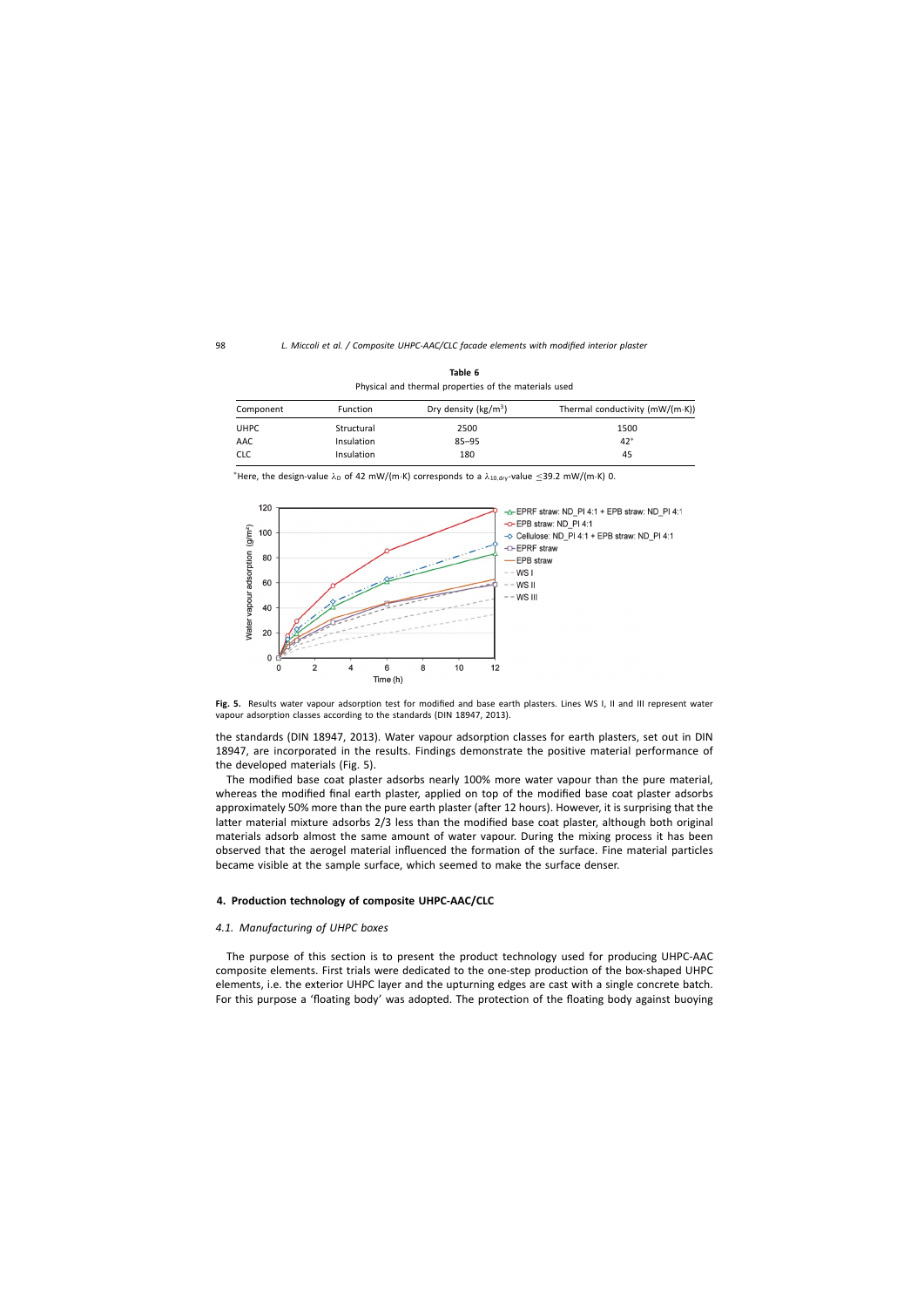

**Fig. 6.** Procedure for two-step production of box-shaped UHPC elements. (a) Cast of exterior layer. (b) Placement of a rigid frame or a block as internal formwork on hardened exterior layer. (c) Cast of upturning edges.



**Fig. 7.** UHPC box manufactured with the two-step procedure: joint between exterior UHPC layer and upturning edges.

upwards requires accurate measures when full hydrostatic pressure is considered. In the case of fullscale elements, where the buoyancy may reach high values, it might be too complex to accurately fix the floating bodies. Therefore, in a second approach, further trials were dedicated to a two-step production procedure of the UHPC box with the upturning edges of the box being cast on top of the exterior layer after initial hardening (Fig. 6).

In the tests a Multipor® block was used as internal formwork. One day after the cast of the exterior layer the Multipor® block was placed on its top without fixation and the upturning edges were cast. The UHPC was poured into the gap between formwork and Multipor® block at one corner of the formwork. The UHPC was easily flowing around the Multipor® block filling the gap completely without generating any buoyancy; i.e. during the cast the Multipor® block was simply held in place manually and the UHPC was not penetrating under the Multipor® block, even though the backside of the exterior layer was not perfectly smooth.

Due to the two-step manufacturing procedure the UHPC boxes cannot be regarded as monolithic, like in the case of the one-step manufacturing. In fact, a distinct layering was observed, visible as a joint between exterior UHPC layer and upturning edges (Fig. 7). In order to evaluate the bond strength between the two UHPC layers, preliminary shear and pull-off tests were performed.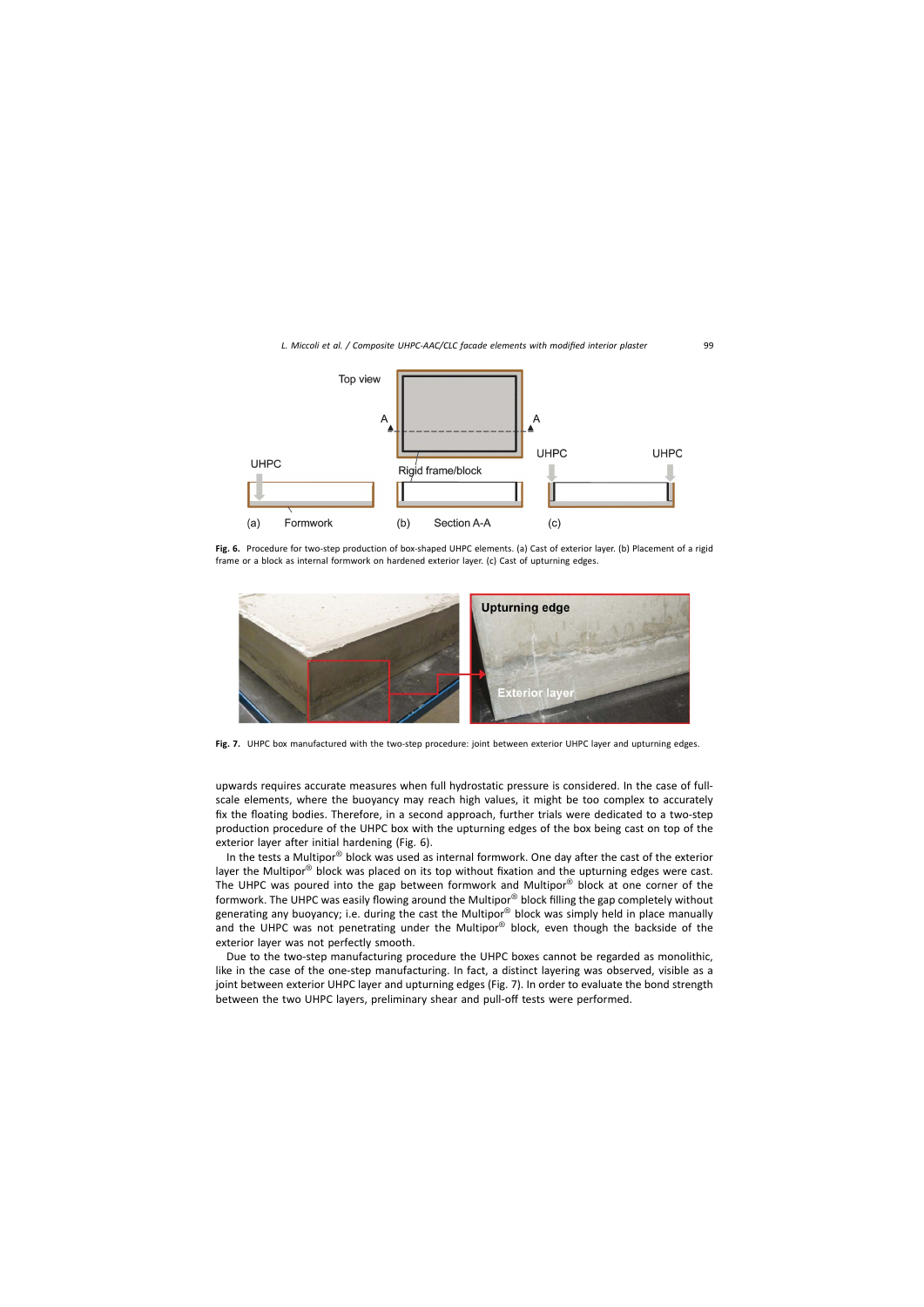

**Fig. 8.** Manufacturing of UHPC-AAC small-scale samples. (a) Empty UHPC box with highly porous internal surface. (b) Cast of AAC slurry. (c) Swelling process of the AAC slurry driven by the aluminum reaction.

It is supposed that 'gluing' of Multipor<sup>®</sup> blocks on the back side of the exterior UHPC layer with a rapidly hardening mineral-based adhesive with low shrinkage will ease the cast of the upturning edges, and thus the production of full-scale elements. On the other hand, when UHPC boxes are needed as 'moulds' for the cast of fresh AAC and subsequent joint autoclaving, a rigid frame as internal formwork on top of the exterior UHPC layer is supposed to be more efficient for the cast of the upturning edges than a block. A frame consisting of several parts will be more flexible and easier to install as well as to remove when the element is demoulded after hardening of the UHPC.

## *4.2. Manufacturing of insulation*

Small-scale box-shaped UHPC elements as shown in Fig. 8a were prefabricated at Dyckerhoff laboratories and were shipped to Xella and CBI for the manufacturing of half panels using AAC and CLC respectively. After sufficient hardening of the UHPC, the developed AAC/CLC are cast directly on these panels to realise the insulation layer of the small-scale element.

In the case of AAC the UHPC boxes were filled with fresh slurries so that the swelling process induced by the reaction of the aluminum and the set of the AAC occurred inside the UHPC boxes (Fig. 8b, c).

After 24 hours the elements were autoclaved. After autoclaving two AAC composites samples revealed severe crack formation, presumably as a consequence of differences in thermal strain between the AAC insulation layer and the encasing UHPC box. The observed results suggest that the pursued strategy of manufacturing UHPC/AAC half panels is not suitable for AAC with dry densities  $>$ 175 kg/m<sup>3</sup>.

It is assumed that the observed cracks both in the AAC and in the UHPC box are a consequence of a restrained thermal dilation of the material in particular during the cooling phase of the autoclaving process, resulting in tensile stresses.

Concerning the manufacturing of CLC there are, however, two main aspects that need to be considered: thorough wetting of the internal surfaces of the UHPC before casting to avoid CLC collapse and decrease shrinkage; and after casting, enough time should be given in order to allow the CLC to dry and thus avoid excessive moisture to be entrapped in the insulation.

So far, small-scale samples (Fig. 9) were prepared using CLC with a density about 300 kg/m<sup>3</sup>. After hardening, the CLC generally maintained its original dimensions. Mainly around the edges, cracking and detachment of the CLC from the UHPC was observed but without compromising the integrity of the panel.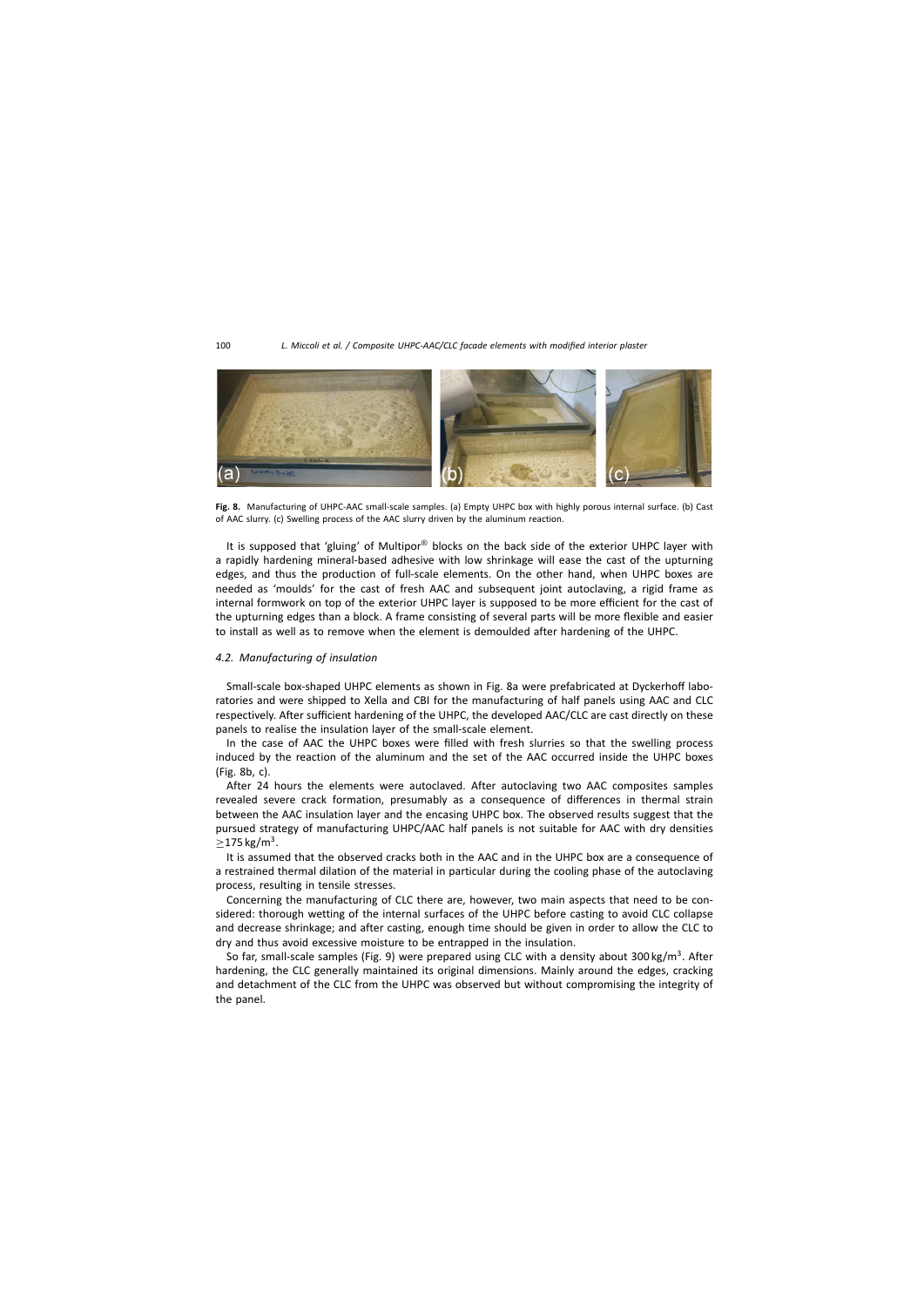*L. Miccoli et al. / Composite UHPC-AAC/CLC facade elements with modified interior plaster* 101



**Fig. 9.** Manufacturing of UHPC-CLC small-scale samples. (a) Cast of CLC. (b), (c) Homogenous distribution of CLC in the UHPC box.

## **5. Conclusions**

The box-shaped concept is a simple and robust solution for the facade elements; besides the good structural performance, the concept enables efficient protection of the insulation material during transport, installation and use. Additionally, due to the absence of reinforcement and connectors through the insulation, the production technology does not involve major labour-intensive tasks, which is desirable for scale-up.

The preliminary studies showed more advantages of a two-step manufacturing procedure of the UHPC boxes than a one-step procedure. In this framework the bond between UHPC layers plays a key role with the production of non-monolithic UHPC elements. The bond strength between the UHPC substrate and the UHPC top layer was evaluated by shear tests and pull-off tests with promising results. However, future activities need to include more systematic investigations, in particular with regard to the surface properties of the UHPC substrate.

In the manufacturing of small-scale UHPC-AAC composite elements a satisfying bond between the UHPC and the AAC was observed. However, the investigations of the thermal deformation behaviour of the composite elements will be part of future activities.

A possible optimisation of production technologies will cover both two-step manufacturing of UHPC boxes and 'gluing' of AAC blocks on hardened UHPC. The one-step manufacturing of full-scale UHPC boxes appears too complex and will not be investigated further.

Before casting the insulation layer, thorough wetting of the UHPC substrate is recommended to avoid collapse and harmful shrinkage of the CLC. Special attention has to be paid to the drying of the CLC to avoid excessive moisture entrapped in the insulation layer after mounting of the facade elements.

The hardening process of CLC seems compatible with panel configuration. The CLC generally maintained its original dimensions. Only around the edges, minor cracking and detachment were observed without compromising the integrity of the panel. Future activities will include quantification of the bond strength of the UHPC-CLC interface. Future work will focus on the incorporation of fibres and aerogels. The first is expected to contribute to an increase in the mechanical stability of the CLC whilst the second will considerably lower the thermal conductivity to values in the range of 30–35  $mW/(m \cdot K)$ .

The use of an earth plaster modified with aerogel seems a promising way to improve indoor hygrothermal conditions. The material development to date indicates that aerogels increase the